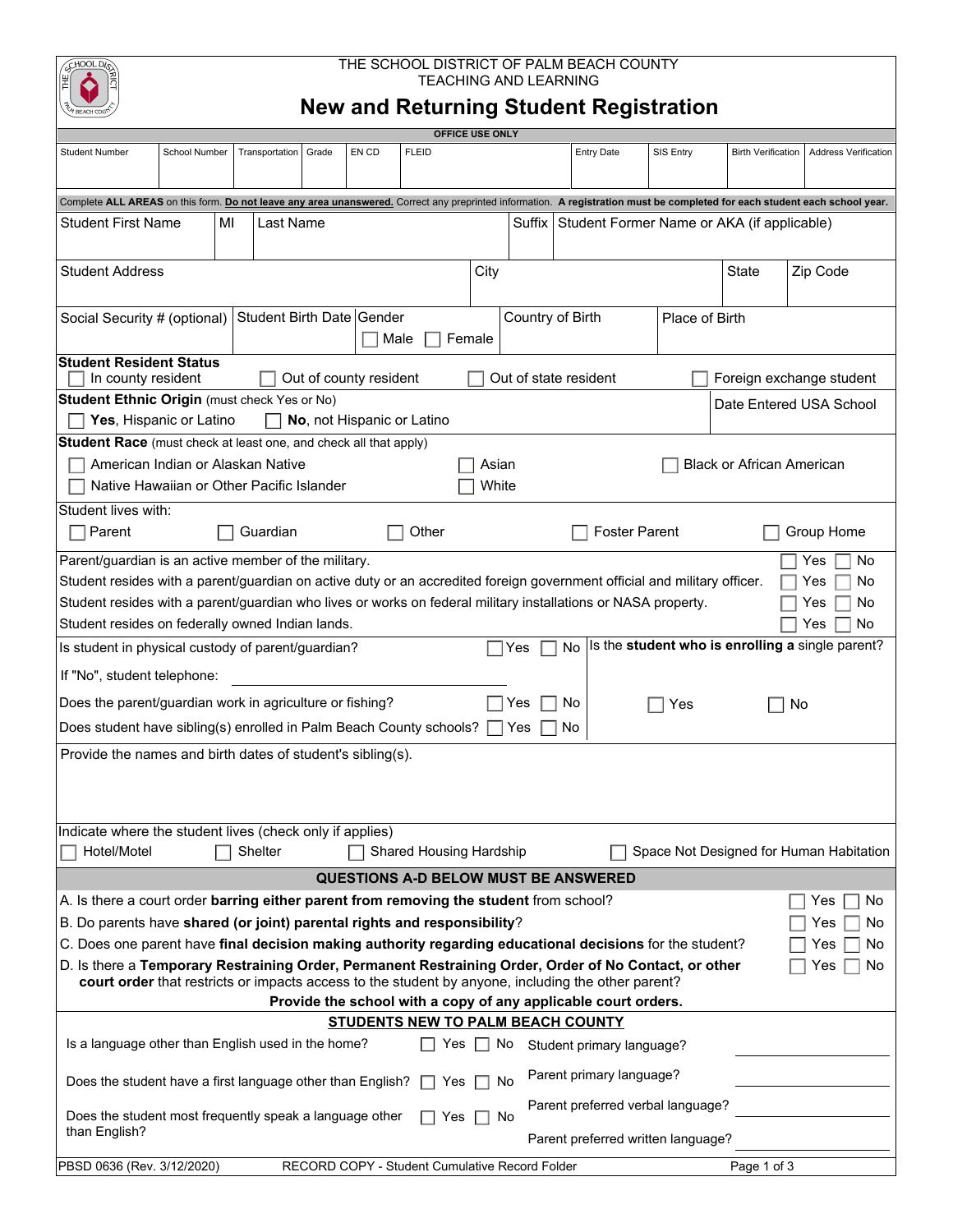| The School District of Palm Beach County<br>Student Legal Name (first, middle initial, last)<br><b>New and Returning Student Registration</b>                                                                                                                                                                                                                  |                                                                                                              |  |                                                                            |                           |                                                                                                                             | Student ID#                                                                                                                 |                                 |              |                                         |  |  |  |  |
|----------------------------------------------------------------------------------------------------------------------------------------------------------------------------------------------------------------------------------------------------------------------------------------------------------------------------------------------------------------|--------------------------------------------------------------------------------------------------------------|--|----------------------------------------------------------------------------|---------------------------|-----------------------------------------------------------------------------------------------------------------------------|-----------------------------------------------------------------------------------------------------------------------------|---------------------------------|--------------|-----------------------------------------|--|--|--|--|
| <b>CONTACT PICKUP INFORMATION</b>                                                                                                                                                                                                                                                                                                                              |                                                                                                              |  |                                                                            |                           |                                                                                                                             |                                                                                                                             |                                 |              |                                         |  |  |  |  |
| Parent or Guardian                                                                                                                                                                                                                                                                                                                                             | E-mail address (optional)                                                                                    |  |                                                                            |                           |                                                                                                                             |                                                                                                                             |                                 |              |                                         |  |  |  |  |
| Address if not the same as student (house #, street name, apartment no., city, state, zip code)                                                                                                                                                                                                                                                                |                                                                                                              |  |                                                                            |                           |                                                                                                                             |                                                                                                                             |                                 |              |                                         |  |  |  |  |
| Home Telephone<br>Cell Telephone                                                                                                                                                                                                                                                                                                                               |                                                                                                              |  |                                                                            |                           | Accept automated non-emergency school, District and community<br>related messages :<br>Phone<br><b>Both</b><br>None<br>Text |                                                                                                                             |                                 |              |                                         |  |  |  |  |
| Parent or Guardian                                                                                                                                                                                                                                                                                                                                             | E-mail address (optional)                                                                                    |  |                                                                            |                           |                                                                                                                             |                                                                                                                             |                                 |              |                                         |  |  |  |  |
| Address if not the same as student (house #, street name, apartment no., city, state, zip code)                                                                                                                                                                                                                                                                |                                                                                                              |  |                                                                            |                           |                                                                                                                             |                                                                                                                             |                                 |              |                                         |  |  |  |  |
| Home Telephone                                                                                                                                                                                                                                                                                                                                                 | Cell Telephone                                                                                               |  |                                                                            |                           |                                                                                                                             | Accept automated non-emergency school, District and community<br>related messages :<br>Phone<br><b>Both</b><br>None<br>Text |                                 |              |                                         |  |  |  |  |
| Provide a password that will be used when picking up the student.                                                                                                                                                                                                                                                                                              |                                                                                                              |  |                                                                            |                           |                                                                                                                             |                                                                                                                             |                                 |              |                                         |  |  |  |  |
| Provide additional persons allowed to pick up (first, middle initial, last)                                                                                                                                                                                                                                                                                    |                                                                                                              |  |                                                                            |                           |                                                                                                                             | Relationship to student                                                                                                     |                                 |              | Daytime Telephone                       |  |  |  |  |
|                                                                                                                                                                                                                                                                                                                                                                |                                                                                                              |  | PREVIOUS EDUCATION INFORMATION                                             |                           |                                                                                                                             |                                                                                                                             |                                 |              |                                         |  |  |  |  |
| Last School Attended (including preschool)                                                                                                                                                                                                                                                                                                                     |                                                                                                              |  | City                                                                       |                           |                                                                                                                             | County                                                                                                                      |                                 | <b>State</b> | Country                                 |  |  |  |  |
| Telephone                                                                                                                                                                                                                                                                                                                                                      | Educational Plan - Provide a copy.<br>Type (check one only)<br>Public / Charter<br>Private<br>Home Education |  |                                                                            |                           |                                                                                                                             |                                                                                                                             | Individual Education Plan (IEP) | 504          |                                         |  |  |  |  |
| Grade Level Last Year<br>Grade Level This Year<br>Last Date Attended                                                                                                                                                                                                                                                                                           |                                                                                                              |  | Did student attend public school in Palm Beach County before?<br>Yes<br>No |                           |                                                                                                                             |                                                                                                                             |                                 |              |                                         |  |  |  |  |
| The student has been arrested or prosecuted for a violation of a criminal statute resulting in a charge.<br>Yes<br>No<br>Yes<br>The student has been expelled from school.<br>No<br>The student has a referral for mental health services associated with a school expulsion, arrest resulting in a charge, or<br>$\Box$ Yes<br>No<br>juvenile justice action? |                                                                                                              |  |                                                                            |                           |                                                                                                                             |                                                                                                                             |                                 |              |                                         |  |  |  |  |
| For Students Entering Kindergarten Only - Preschool Enrollment Information (check all program(s) attended)<br>School District ESE Pre-K<br><b>School District VPK</b><br><b>Private Child Care Center</b><br><b>Head Start</b><br>Did not attend preschool<br>Other                                                                                            |                                                                                                              |  |                                                                            |                           |                                                                                                                             |                                                                                                                             |                                 |              |                                         |  |  |  |  |
| <b>HEALTH INFORMATION</b>                                                                                                                                                                                                                                                                                                                                      |                                                                                                              |  |                                                                            |                           |                                                                                                                             |                                                                                                                             |                                 |              |                                         |  |  |  |  |
| As scheduled in the School Health Services Plan, students will receive non-invasive health screenings, vision, hearing, scoliosis, HT/<br>WT/BMI, pursuant to Florida Statute 381.0056(6)(e). If you DO NOT WISH your child to participate, initial the following:                                                                                             |                                                                                                              |  |                                                                            |                           |                                                                                                                             |                                                                                                                             |                                 |              |                                         |  |  |  |  |
| I DO NOT WISH TO HAVE MY CHILD PARTICIPATE IN THE SCREENINGS.                                                                                                                                                                                                                                                                                                  |                                                                                                              |  |                                                                            |                           |                                                                                                                             |                                                                                                                             |                                 |              |                                         |  |  |  |  |
| Sodium Fluoride Program: This program is offered at schools without fluoride in the local water supply. I give permission for my<br>child to participate in the sodium fluoride program to prevent tooth decay.   Yes (permission is valid through grade 5)<br>No                                                                                              |                                                                                                              |  |                                                                            |                           |                                                                                                                             |                                                                                                                             |                                 |              |                                         |  |  |  |  |
| Student health insurance (check all that apply):                                                                                                                                                                                                                                                                                                               |                                                                                                              |  | Medicaid                                                                   | Healthy Kids/Kid Care     |                                                                                                                             |                                                                                                                             | Private                         | None         |                                         |  |  |  |  |
| Student has life threatening allergies? Allergy<br>Yes<br>No                                                                                                                                                                                                                                                                                                   |                                                                                                              |  |                                                                            |                           |                                                                                                                             | Physician Name                                                                                                              |                                 |              | Telephone                               |  |  |  |  |
| List medical concerns.<br>PBSD 0636 (Rev. 3/12/2020)                                                                                                                                                                                                                                                                                                           |                                                                                                              |  | RECORD COPY - Student Cumulative Record Folder                             | Student takes medication? |                                                                                                                             |                                                                                                                             |                                 | Yes          | No List all medications.<br>Page 2 of 3 |  |  |  |  |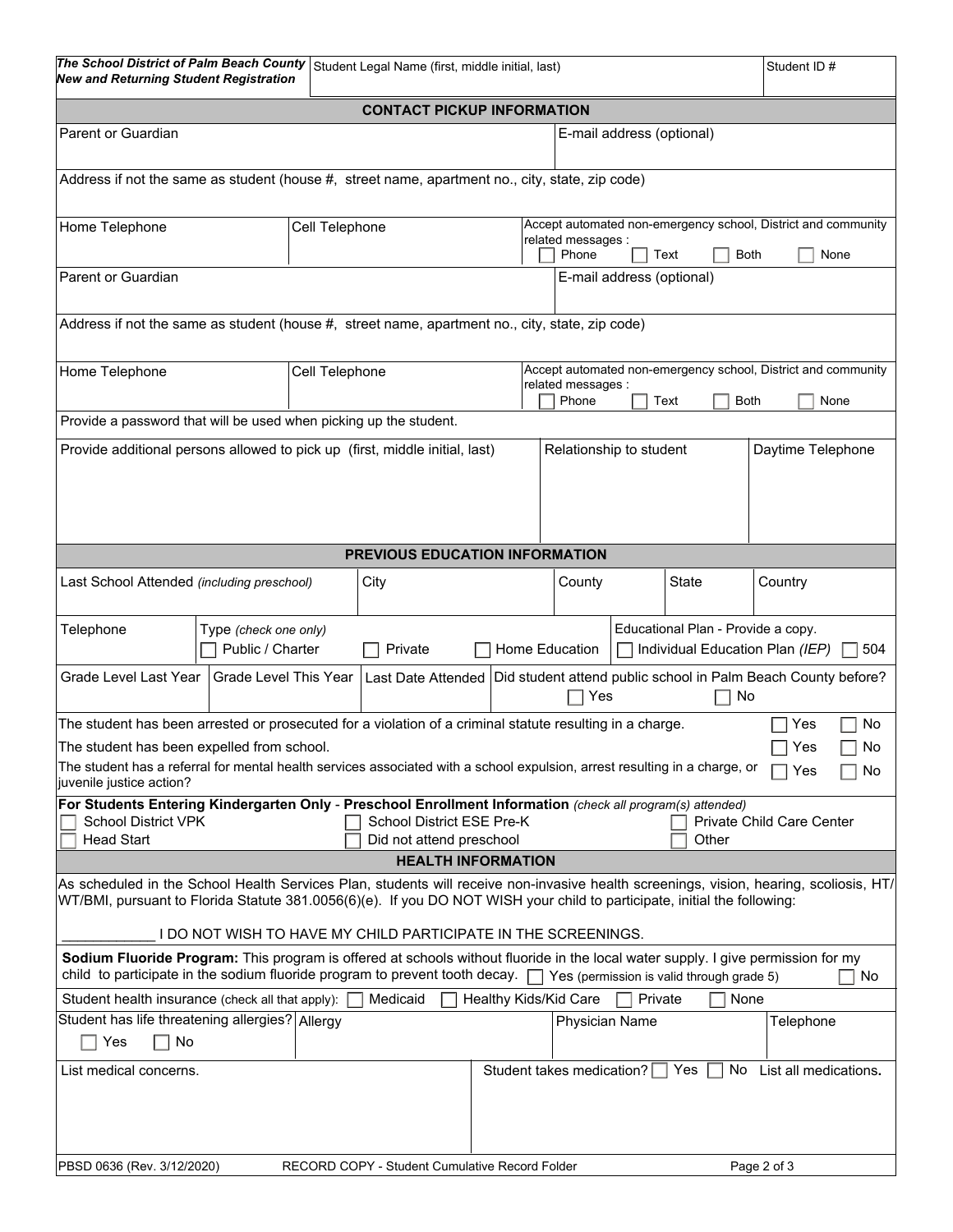|                                               | <sub>I</sub> The School District of Palm Beach County   Student Legal Name (first, middle initial, last) | Student ID # |
|-----------------------------------------------|----------------------------------------------------------------------------------------------------------|--------------|
| <b>New and Returning Student Registration</b> |                                                                                                          |              |

**Read the following carefully. Check available appropriate boxes below statements and sign below.** 

| Read the following carefully. Oneck available appropriate boxes below statements and sign below.                                                                                                                                                                                                                                                                                                                                                                                                                                                                                                                                                                                                                                                                                                                                                                                                                                                                                                                                                                                                                                                                                                                                                               |             |
|----------------------------------------------------------------------------------------------------------------------------------------------------------------------------------------------------------------------------------------------------------------------------------------------------------------------------------------------------------------------------------------------------------------------------------------------------------------------------------------------------------------------------------------------------------------------------------------------------------------------------------------------------------------------------------------------------------------------------------------------------------------------------------------------------------------------------------------------------------------------------------------------------------------------------------------------------------------------------------------------------------------------------------------------------------------------------------------------------------------------------------------------------------------------------------------------------------------------------------------------------------------|-------------|
| Notice of Technology Acceptable Use Policy For Students: Your child may have access at school for many school-related<br>activities to certain District technology resources, including the Internet and the District's Intranet. Your child's school's access to the<br>Internet is filtered to comply with the Children's Internet Protection Act and School Board Policy 8.125. Your child will be required to<br>follow the acceptable use standards and guidelines that are stated in Policy 8.123, the referenced Manual, and the Notice of<br>Conditions for Student Use of District Technology and be bound by their terms. There is only a limited expectation of privacy to the<br>extent required by law related to a student's use of these technology resources. Before your child uses these District resources, he/she<br>will read, be read to, and/or explained these documents and will electronically acknowledge that he/she understands, and agrees to<br>follow, them.                                                                                                                                                                                                                                                                   |             |
| You are invited to read this Policy, Manual and Notice. If you need assistance reading the documents, you may ask the school for assistance. The<br>policy is available at: https://www.boarddocs.com/fl/palmbeach/Board.nsf/Public, click Policies, under chapter 8 --Policy 8.123.                                                                                                                                                                                                                                                                                                                                                                                                                                                                                                                                                                                                                                                                                                                                                                                                                                                                                                                                                                           |             |
| Notice of medical records disclosure: Your child's medical records or medical information that have been provided to the school are<br>student records which are subject to the requirements of FERPA, 20 U.S.C.A. 1232g. Accordingly, that information can be disclosed<br>without the written consent of the parent/guardian as allowed by FERPA, including if used by a teacher or other school official, who has<br>a legitimate educational interest, or if disclosure is to an appropriate party and is necessary to protect the health or safety of the<br>student or other individuals.                                                                                                                                                                                                                                                                                                                                                                                                                                                                                                                                                                                                                                                                |             |
| Parental consent for release of student photograph and information: I hereby give permission for the school or District to use my<br>child's photograph, video image, writing, voice recording, name, grade level, school name, participation in officially recognized activities<br>and sport, weight and height of members of athletic teams, dates of attendance, diplomas and awards received, date and place of<br>birth, and most recent previous school attended, in annual yearbooks, graduation programs, playbills, school productions, web sites,<br>social media sites, etc. and/or similar school or District sponsored publications or in school or District approved news media interviews,<br>releases, articles, and photographs. I also provide permission for the release by the school or District to the media and governmental<br>entities of my child's name, grade, school name and honors my child has received for public announcement of recognition of my<br>student's accomplishments. I understand that without checking the permission box my child's name and photograph cannot and<br>will not be included in any publications or presentation, including a school yearbook.<br>I give permission<br>I do not give permission |             |
|                                                                                                                                                                                                                                                                                                                                                                                                                                                                                                                                                                                                                                                                                                                                                                                                                                                                                                                                                                                                                                                                                                                                                                                                                                                                |             |
| <b>ESE STUDENT ONLY:</b> In accordance with FERPA, at 34 CFR §99.30 and IDEA requirements, I authorize the School District of Palm<br>Beach County, Florida, to release and exchange my child's confidential student information to agencies of the State of Florida which<br>would allow Palm Beach County Public Schools to receive Medicaid reimbursement for health related exceptional student services it<br>provides to my child while at school. I understand my consent is voluntary and may be revoked at any time. My child will continue to<br>receive services as per his/her IEP whether or not I give consent. In addition, I understand that I am not required to enroll in any public<br>benefits or insurance program and that no out of pocket expense will be incurred for services provided as a part of FAPE, and that<br>there is no impact to my Medicaid benefits as a result of the school district's reimbursement for services.<br>I authorize release<br>I do not authorize release                                                                                                                                                                                                                                               |             |
|                                                                                                                                                                                                                                                                                                                                                                                                                                                                                                                                                                                                                                                                                                                                                                                                                                                                                                                                                                                                                                                                                                                                                                                                                                                                |             |
| HIGH SCHOOL STUDENT ONLY - Opt-out for the release of information to military: The NCLB Act of 2001 requires that school<br>districts provide military recruiters access to the names, addresses and phone numbers of high school students. Parents have a right<br>to OPT-OUT from sending this information. If you do not want your child's information released to the military without prior written<br>parental consent, check below. Although we will accept the opt-out any time during the year, sending it the first 10 days of the school<br>year will ensure that no information is sent this school year.<br>I do not authorize release of my child's information to the military                                                                                                                                                                                                                                                                                                                                                                                                                                                                                                                                                                  |             |
| $\vert$ By signing below, I understand and agree it is my responsibility to contact my child's school immediately to inform them of any changes<br>to my contact information including name, address, home or cell phone numbers or e-mail address. If I agreed to accept text<br>messages on my cell phone, I understand standard messaging rates with my cellular phone provider may apply. If I opted out of<br>informational messages, I will continue to receive emergency phone messages from or on behalf of the School District of Palm Beach<br>County at the telephone number(s) provided on page 2, including a wireless number if applicable. If you received non-emergency<br>messages without consenting and/or would like to opt out of future calls, contact (855) 502-7867.                                                                                                                                                                                                                                                                                                                                                                                                                                                                   |             |
| Under penalties of perjury, I declare that I have read the foregoing form and that the facts stated in it are true and accurate. Florida<br>Statutes Sec. 92.525 (3) provides that whoever knowingly makes a false declaration under penalties of perjury is guilty of a felony of<br>the third degree.                                                                                                                                                                                                                                                                                                                                                                                                                                                                                                                                                                                                                                                                                                                                                                                                                                                                                                                                                        |             |
| REGISTRATION IS NOT VALID WITHOUT SIGNATURE AND DATE.                                                                                                                                                                                                                                                                                                                                                                                                                                                                                                                                                                                                                                                                                                                                                                                                                                                                                                                                                                                                                                                                                                                                                                                                          |             |
|                                                                                                                                                                                                                                                                                                                                                                                                                                                                                                                                                                                                                                                                                                                                                                                                                                                                                                                                                                                                                                                                                                                                                                                                                                                                |             |
| Parent/Guardian Signature (unless student is emancipated)                                                                                                                                                                                                                                                                                                                                                                                                                                                                                                                                                                                                                                                                                                                                                                                                                                                                                                                                                                                                                                                                                                                                                                                                      | <b>Date</b> |
| PBSD 0636 (Rev. 3/12/2020)<br>RECORD COPY - Student Cumulative Record Folder                                                                                                                                                                                                                                                                                                                                                                                                                                                                                                                                                                                                                                                                                                                                                                                                                                                                                                                                                                                                                                                                                                                                                                                   | Page 3 of 3 |